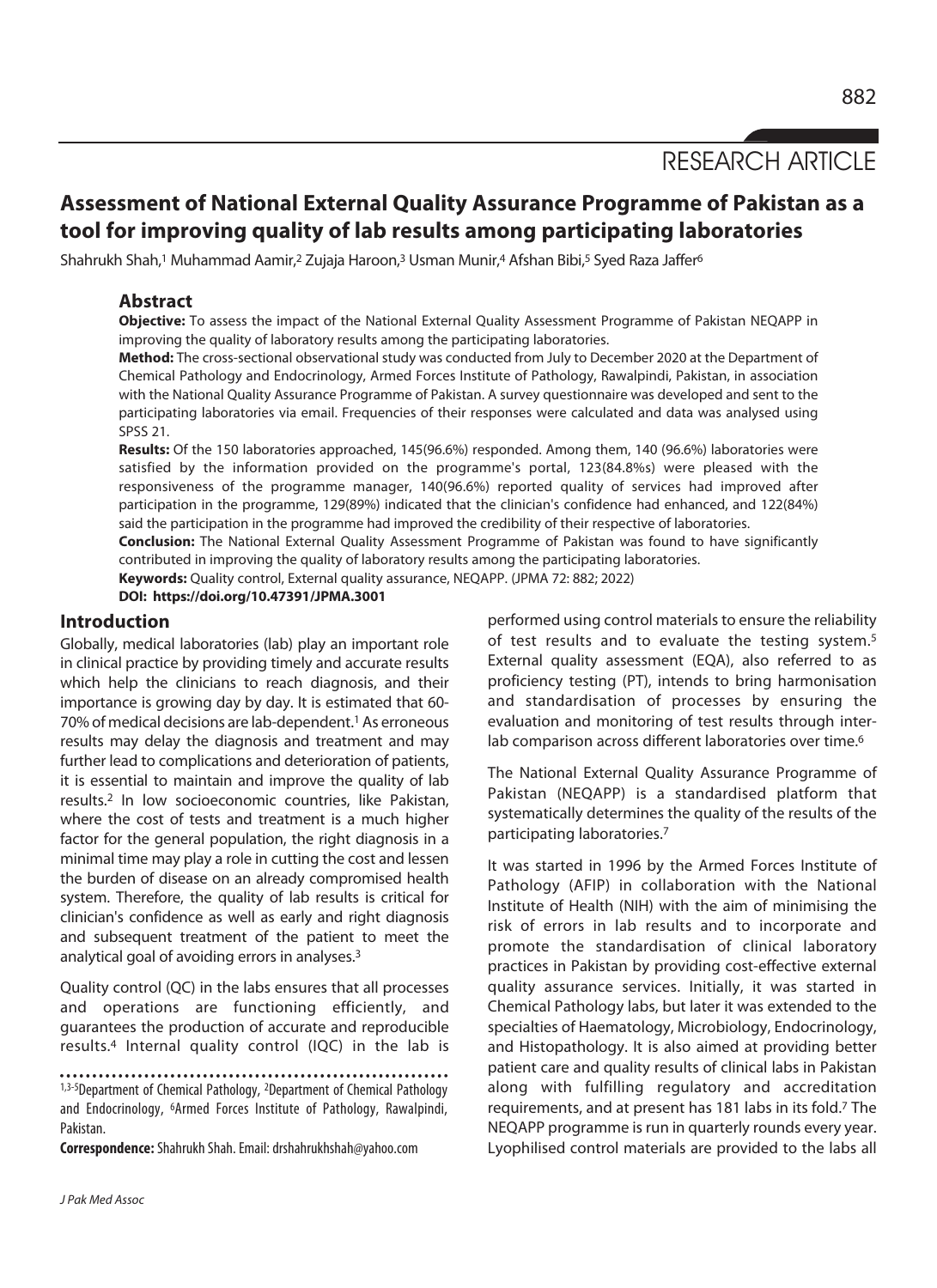at once on a yearly basis, while liquid-based control materials are provided on a quarterly basis. Samples are tested quarterly and results are submitted online on the NEQAPP portal. The current study was planned to assess the quality of NEQAPP as perceived by the participating laboratories in terms of improvement in quality services.

## **Materials and Methods**

The cross-sectional observational study was conducted from July to December 2020 at the Department of Chemical Pathology and Endocrinology, AFIP, Rawalpindi, Pakistan, in association with NEQAPP.

After approval from the institutional ethics review committee, a questionnaire was designed on the basis of literature review.8,9 The semi-structured questionnaire, which was scored on a Likert scale, had 12 closed questions. The questionnaire was validated through evaluation by the quality manager of the institution. The questionnaire had 3 sections. Section A related to NEQAPP online portal information and friendliness, response of the programme manager and the cost of participation. Section B related to sample shipment, packaging, integrity and quantity. Section C assessed NEQAPP criteria and the impact of NEQAPP participation in improving the quality of lab results. A pilot study was conducted by sending the questionnaire to 10 qualified lab managers who were not part of the survey. The reliability of internal consistency using Cronbach alpha demonstrated strong reliability (>0.8).

All public and private laboratories registered with NEQAPP and actively participating for >2 years were included, while laboratories participating for <2 years were excluded. The questionnaire was sent without any demographic distribution via email to the selected laboratories, and the responses were received via email as well.

Data in the form of the responses was analysed using SPSS 21.

## **Results**

Of the 181 laboratories registered with NEQAPP, 150(82.9%) were included, and the questionnaire was emailed to them. Of them, 145(96.66%) labs responded. Among them, 5(3.44%) labs were enrolled in 5 specialties, 16(11.3%) in 4 specialties, 21(14.4%) in 3 specialties, 49(33.7%) in 2 specialties, and 54(37.1%) in 1 specialty.

Responses showed that 138(95.2%) labs concurred with the content provided on the NEQAPP portal, 123(84.8%) were satisfied with the responsiveness of the programme manager, and 130(89.6%) reported that the cost of NEQAPP was reasonable (Figure-1).

Further, 136(93.8%) labs agreed they got timely, adequate and intact PT samples, and 131(90%) said they received samples in appropriate packing (Figure-2).



Figure-1: Results of Section A of the questionnaire regarding the National External Quality Assessment Programme of Pakistan (NEQAPP) portal, response of quality manager, and the cost of NEQAPP.



**PT: Proficiency testing.** 

**Figure-2:** Result of Section B of the questionnaire related to proficiency sample packing.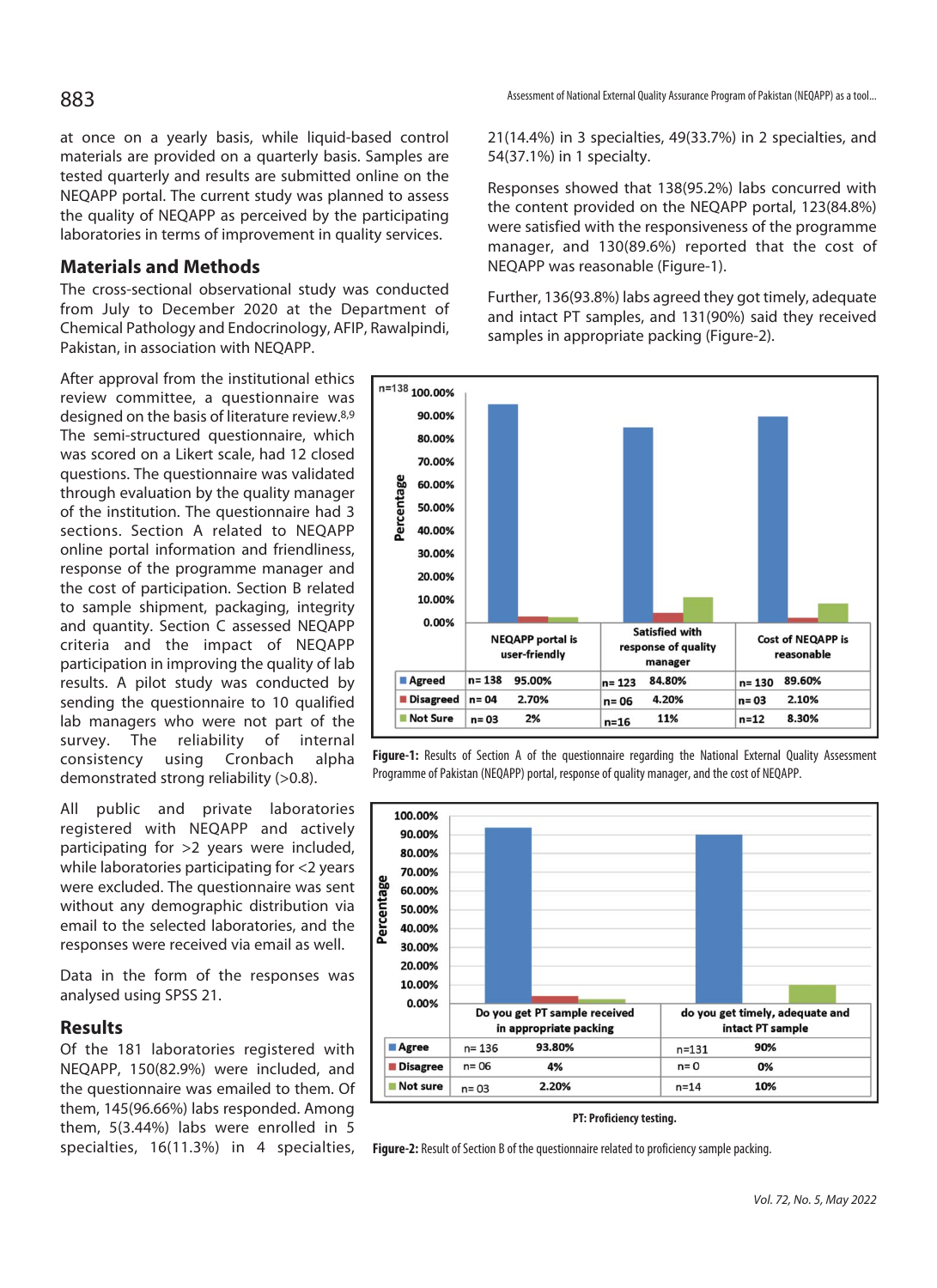

**Figure-3:** Impact and assessment criteria of the National External Quality Assessment Programme of Pakistan (NEQAPP) (Section C).

Finally, 138(94.5%) labs agreed with the assessment criteria of NEQAP, 136(93.8%) said NEQAAPP helped in improving technician's education and skills, 136(93.7%) acknowledged that the participation had helped them in identifying problems, 125(86.2%) reported a reduction in the number of complaints related to lab results, 140(96.6%) said the quality of their lab services had improved after participation in NEQAPP, 129(89%) indicated that the clinician's confidence had enhanced, and 122(84%) labs said participation in NEQAPP had improved their credibility (Figure-3).

## **Discussion**

The idea of EQA was introduced in laboratory medicine more than seven decades ago.10 EQA aims at ensuring that the labs can produce reliable results for clients, such as clinicians, patients and health professionals.11

User-friendliness is a key factor in any website's success and should never be overlooked. The survey responses showed that majority of the responding labs agreed that the NEQAPP portal was user-friendly and had sufficient information. These findings are consistent with guidelines mentioned in literature.12

In recent years, various attempts have been made to make EQA schemes web-friendly. In several schemes, both data processing and outcome evaluation are accessible through the internet, which dramatically reduces the time needed to send and receive EQA/PT reports.13

An effective EQA requires efficient communication between the participating laboratories and EQA management. Participation in EQA builds a network which can be a great platform to develop a national laboratory network.14

The results revealed that 84.8% of lab managers were satisfied with the feedback of the programme manager, while 4.2% reported to have communication gap, which may be attributable to lack of staff dedicated for communication and this gap needs to be resolved in order to enhance quality of communication in the future.

Laboratories in the underdeveloped world are unable to participate in EQA as the standard cost of participation is high. Worldwide, quality assurance programmes are costly, like the clinical chemistry External Quality Assurance Services (EQAS) programme costs about \$700 per annum, and the cost of Randox International Quality Assessment Scheme (RIQAS) ranges from

\$800 to \$1,000 per year. The cost of NEQAPP is quite low compared to these programmes at only \$80 per year. As Pakistan is a developing country, the cost of PT has a significant impact on participation, especially for the smaller laboratories.

PT products should be identified to select the most suitable form of sample packaging and transport. The current study found that 90% participants were of the opinion that they received the PT sample in appropriate packing. This is consistent with World Health Organisation (WHO) guidelines.15

To accomplish the objective of EQA, the analysis of the EQA samples must demonstrate the consistency of the testing system in the lab, and this target cannot be achieved if a compromised PT sample is used. The current study identified that the majority of participants of the study reported that they received shipment timely having an intact sample. These findings are consistent with the recommendations of a review of PT services for clinical laboratories in the United States.16

The EQA sample should hold an adequate volume for analysis, potential use by the lab in trainings and process assessment. The current survey revealed that the majority of the labs got an adequate sample volume. The finding is consistent with a study in which only 2.7% labs were not satisfied with the quantity of the PT.<sup>17</sup>

According to the current survey, majority of participating labs were satisfied with the evaluation criteria of NEQAPP. Initially, the assessment criteria of NEQAPP were based on standard deviation index (SDI) and error percentage. In 2019,